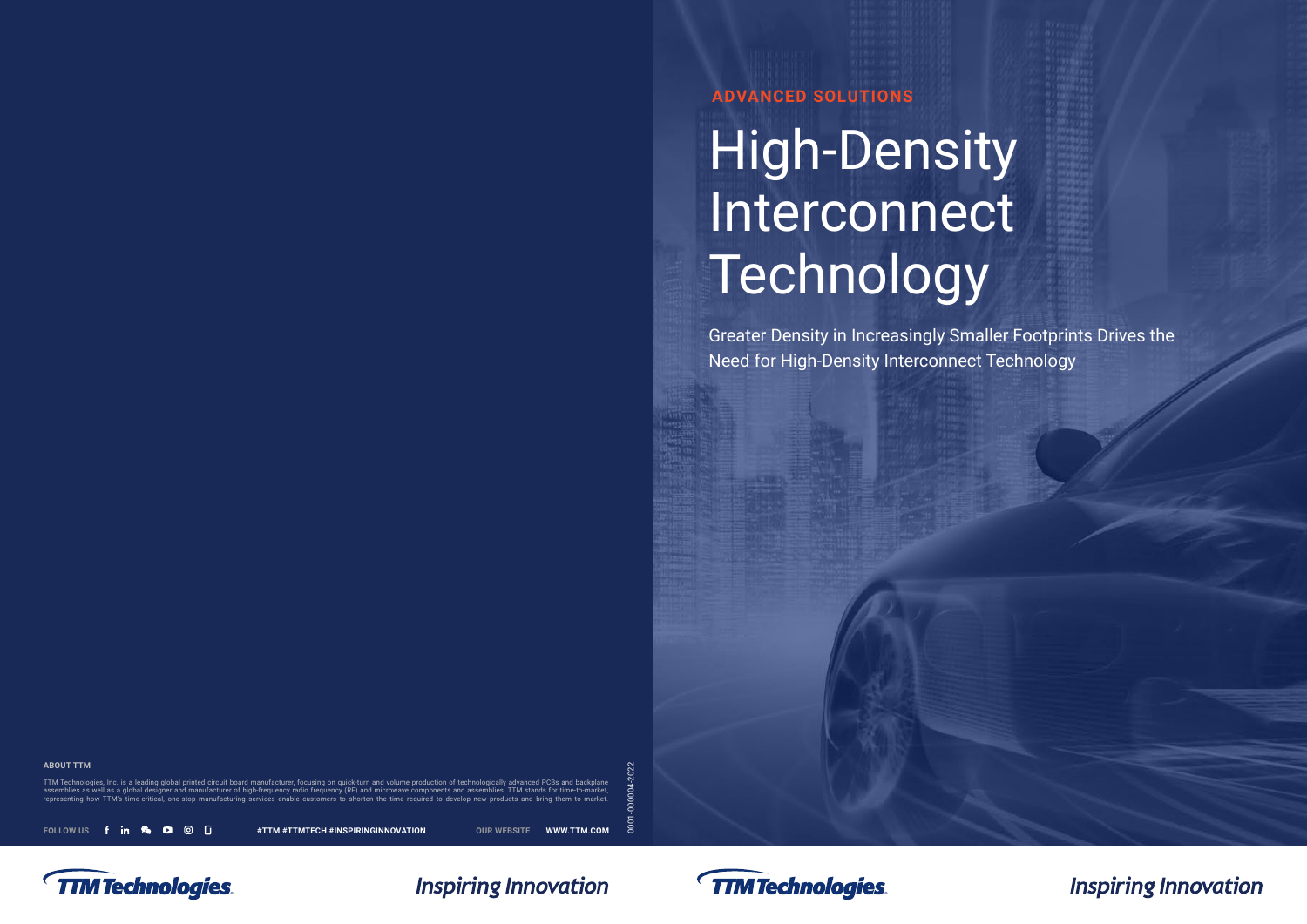## High-Density Interconnect ("HDI") **Particle 2-(4)-2 HDI PCB Technology**

## **ADVANCED SOLUTIONS TYPICAL STACK-UP FOR HDI PRINTED CIRCUIT BOARDS ("PCBS")**

#### **HIGH PERFORMANCE, HIGH-DENSITY SOLUTIONS FOR ADVANCED APPLICATIONS**

HDI Printed circuit board ("PCB") have high-density attributes, including laser microvias, sequential lamination structures, fine lines, and high-performance thin materials. This increased density enables more functions per unit area. Advanced technology HDI PCBs have multiple layers of copper-filled stacked microvias, which creates a structure that allows even more complex interconnections. These complex structures provide the necessary routing and signal integrity solutions for today's large pin-count, fine pitch, and high-speed chips in high technology standard Standard Advanced products.



#### **A FAST-GROWING PCB TECHNOLOGY FOR ADVANCED APPLICATIONS**

#### **HIGHER ROUTING DENSITY IN BGAS**



#### **DESIGN EXAMPLE FOR 0.5 MM BGA**

Increasing packaging density and decreasing component pitch, the use of micro ball grid arrays ("BGAs"), and the ongoing need to reduce the size and weight of devices is pushing the PCB technology towards creating more dense 2-Track is possible for 0.8 mm BGA; still 1-track can be routed. structures. Line width, spaces and pad sizes are minimized and the use of laser vias is necessary to meet the<br>
designers requirements. Improved registration is implemented to realize the necessary tolerances and the imagin and etching technologies are improved for better resolution and tolerance. All these improvements are combined in the HDI Technology, while the most prominent feature is the laser drilled via.

| <b>ATTRIBUTE</b>     | <b>STANDARD</b>                             | <b>ADVANCED</b>                                                       |
|----------------------|---------------------------------------------|-----------------------------------------------------------------------|
| Pad diameter         | $275 \mu m - 325 \mu m (0.011" - 0.013")$   | $228 \text{ }\mu\text{m} - 250 \text{ }\mu\text{m}$ (0.009" - 0.010") |
| Laser drill diameter | $100 \mu m - 150 \mu m (0.004'' - 0.006'')$ | 100 $\mu$ m (0.004")                                                  |
| Dielectric thickness | $64 \mu m (0.0025)$                         | $100 \mu m (0.004)$                                                   |
| <b>Aspect Ratio</b>  | $0.4:1 - 0.5:1$                             | 0.8:1                                                                 |







**IN VIA DENSITY** 









**Inspiring Innovation** 



62/CM2 (400/IN.2)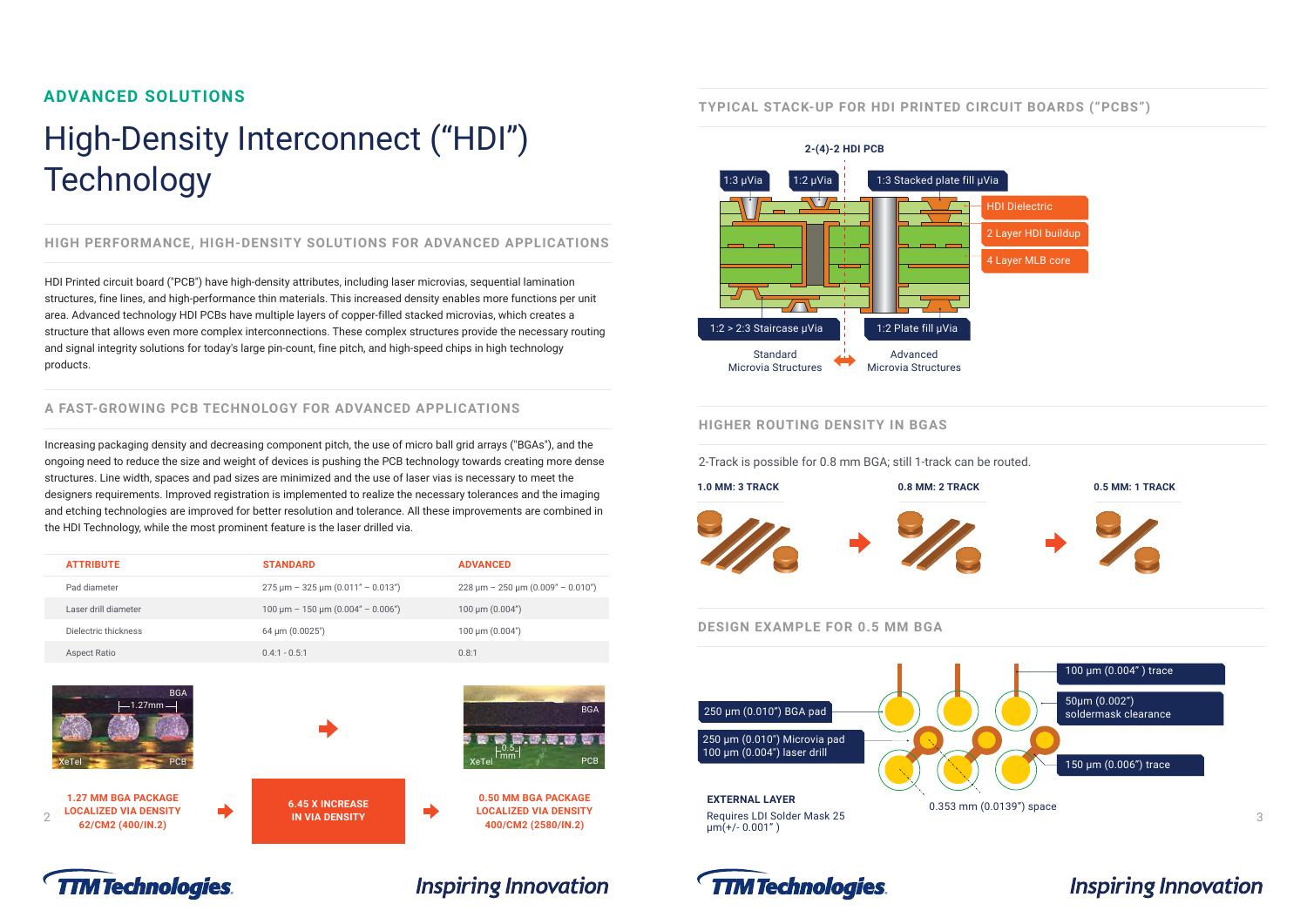#### **DESIGN FEATURES (2+N+2)**



| <b>SYMBOL</b>            | <b>MATRIX</b>                   | <b>STANDARD</b>    | <b>ADVANCED</b>   | <b>DEVELOPMENT</b> |
|--------------------------|---------------------------------|--------------------|-------------------|--------------------|
|                          | <b>Base Copper</b>              | Cu 0.2~0.28mil     | Cu 0.28~0.35mil   | Cu 0.28~0.35mil    |
| Α                        | Minimum linewidth outerlayer    | $3.5$ mil          | 3.0mil            | 3.0mil             |
| B                        | Minimum spacing outerlayer      | $3.5$ mil          | $3.5$ mil         | $3.0$ mil          |
| C                        | Minimum linewidth innerlayer    | 3mil               | $2.5$ mil         | $2.0$ mil          |
| D                        | Minimum spacing innerlayer      | 3mil               | $2.5$ mil         | $2.0$ mil          |
| Е                        | Microvia hole size              | 4mil (min.)        | 4mil(min.)        | 4mil (min.)        |
| F                        | Minimum Microvia landing pad    | Hole size + 7mil   | Hole size + 6mil  | Hole size + 4mil   |
| G                        | Minimum Microvia pad            | Hole size + 7mil   | Hole size + 6mil  | Hole size + 4mil   |
| H                        | Minimum drill size through hole | 10 <sub>mil</sub>  | 8mil              | 6mil               |
| $\overline{\phantom{a}}$ | Minimum pad size through hole   | drill size + 10mil | drill size + 9mil | drill size + 8mil  |
| J                        | Dielectric thickness            | $2.5 \sim 4$ mil   | $2~4$ mil         | $2~4$ mil          |
| K                        | MircoVia hole size              | 8mil (min.)        | 6mil(min.)        | 6mil(min.)         |
| L                        | Minimum Microvia landing pad    | Hole size + 8mil   | Hole size + 7mil  | Hole size + 6mil   |
| M                        | Minimum Microvia pad            | Hole size + 8mil   | Hole size + 7mil  | Hole size + 6mil   |
| $\mathsf{N}$             | Minimum Microvia pad Clearance  | Hole size + 15mil  | Hole size + 14mil | Hole size + 13mil  |
| $\circ$                  | Minimum drill size buried Vias* | 8mil               | 6mil              | 8mil               |
| P                        | Minimum pad size buried Vias*   | Drill + 10mil      | Drill + 9mil      | Drill + 8mil       |
|                          | <b>Aspect Ratio</b>             | 0.8:1              | 1:1               | 1:1                |
|                          | Copper fill                     | 0.8:1              | 1:1               | 1:1                |
|                          |                                 |                    |                   |                    |

#### **ADVANCED CAPABILITIES**

#### **Microvias**



A laser-drilled microvia has a drilled diameter as small as 0.004" (100µm), which is optically aligned in a pad diameter as small as 0.008" (200µm), allowing additional routing density.

• Via-in-pad (for direct component mounting), offset, staggered or stacked, non-conductive filled, and copper-plated over the top or solid copper filled

- or plated
	- Add values when routing out of:
		-

– Fine pitch BGA such as 0.8 mm pitch devices and below – A 0.5 mm pitch device where staggered microvias can be used

## **Inspiring Innovation**

TTM has years of experience with HDI products and was a pioneer of second-generation microvias or stacked microvias, and offers an entire family of microvia technology solutions for your next-generation products.

#### Z-Interconnect Technology

TTM has developed and offers next-generation Z-Interconnect solutions utilizing conductive ink or paste to make electrical connections vertically through a PCB.

- Provides PCB designers the flexibility by enabling routing of the complex via structures
- Reduces lamination cycles which will minimize thermal exposure, material degradation, and cycle time reduction
- Replaces or supplements certain copper plated through holes, plated vias, and microvias
- Can offer improvements in electrical characteristics/Signal Integrity by eliminating/minimizing back drilling and via stubs
- Enables Z-Interconnect solution where traditional PCB processes cannot support

Additionally, TTM Sub-Link/Sub-Z/Hybrid Z is a modular concept that allows z-axis interconnection of multiple subs using conductive ink/paste. This innovative technology provides the solution to fabricate high layer count PCBs with an extreme aspect ratio (>40:1) and eliminates the challenges related to high aspect ratio drilling and copper plating.